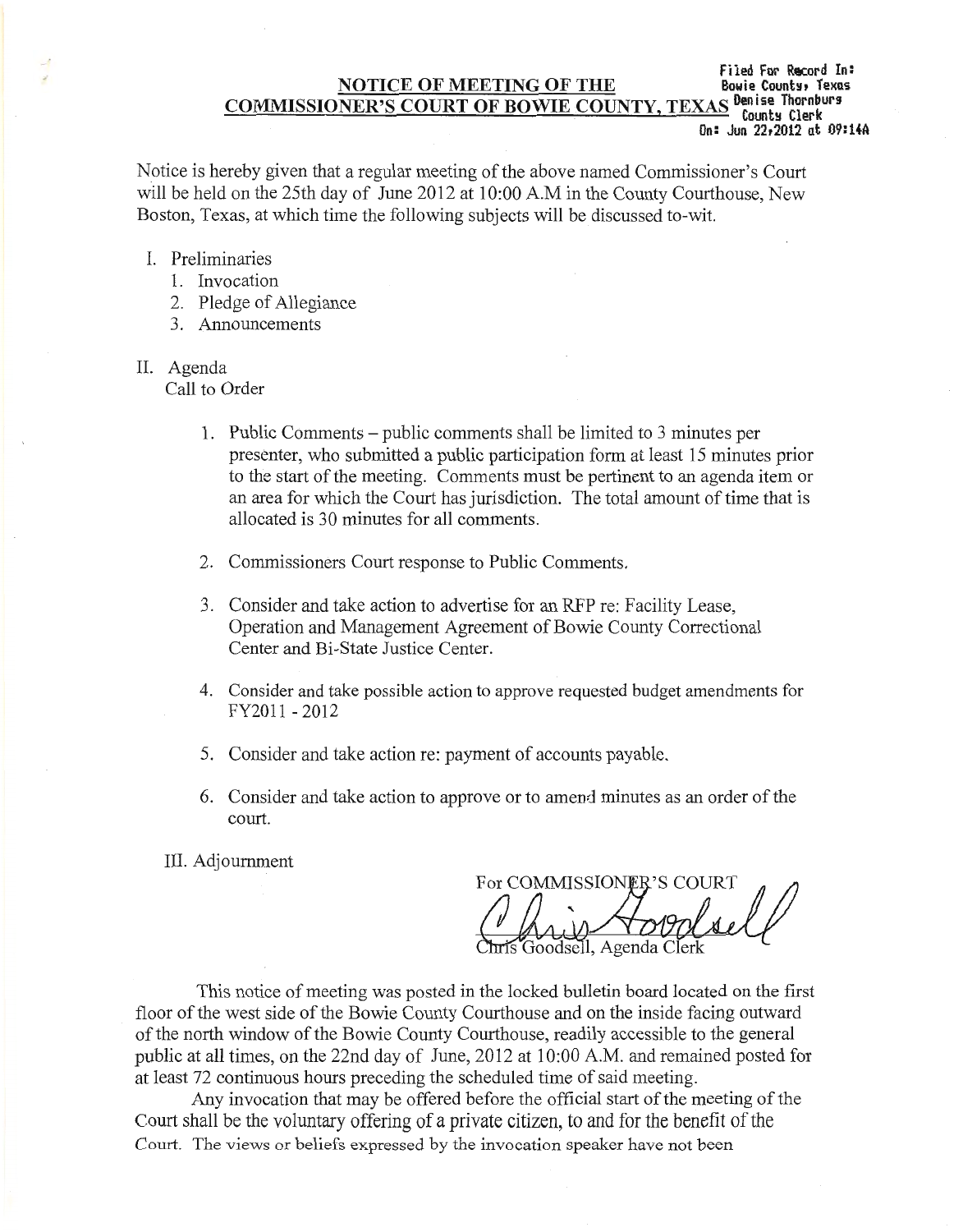previously reviewed or approved by the Court and do not necessarily represent the religious beliefs or views of the Court in part or as a whole. No member of the community is required to attend or participate in the invocation and such decision will have no impact on their right to actively participate in the business of the Court.

÷

Dated the 22nd day of June 2012

 $W_{AA}$ Chris Goodsell, Agenda and sten deels<br>out.<br>y of June 2012<br>March Clerk<br>genda Clerk

Bowie County

**Filed For Record In: Bowie County, Texas<br>Denise Thornburg Denise Thornburg Counh Clerk On: Jun 22t2012 at 09:14A**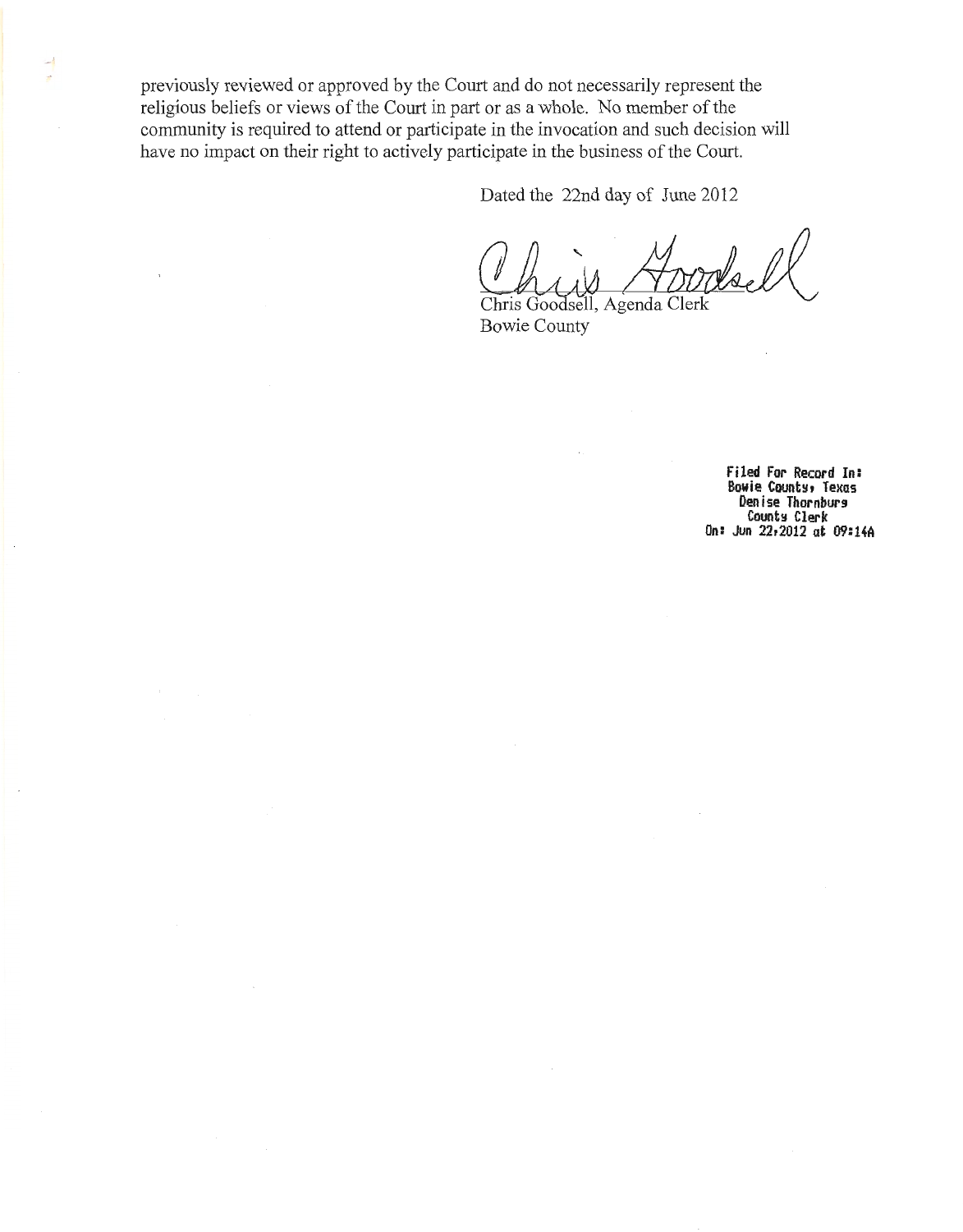# **SUPPLEMENTAL NOTICE OF MEETING OF THE COMMISSIONER'S COURT OF BOWIE COUNTY, TEXAS IN ACCORDANCE WITH SECTION 551.045 OF THE GOVERNMENT CODE**

Supplemental notice is hereby given that a subject has been added as an agenda item to the regular meeting of the above named Commissioner's Court which will be held on the 25th day of June 2012 at 10:00 A.M in the County Courthouse, New Boston, Texas, at which time the following subjects will be discussed to-wit.

1. Consider and take action to approve bond for Donna Burns, Bowie County Treasurer. **Filed For Record In:** 

**Bowie Counts, Texas Denise Thornburg Counh Clerk**  For COMMISSIONER'S CO<sup>UR</sup>R<sup>-Hun</sup> 22,2012 at 04:07P Genise increasures<br>For COMMISSIONER'S COURT Then 22,2012 at 04:07P<br>Chris Goodsell, Ager.da Clerk

This notice of meeting was posted in the locked bulletin board located on the first floor of the west side of the Bowie County Courthouse and on the inside facing outward of the north window of the Bowie County Courthouse, readily accessible to the general public at all times, on the 22nd day of June, 2012 at least 2 continuous hours preceding the scheduled time of said meeting.

Dated the 22nd day of June 2012

Dated the 22nd day of June 2012<br>Chris Goodsell, Agenda Clerk<br>Rowie County

Bowie County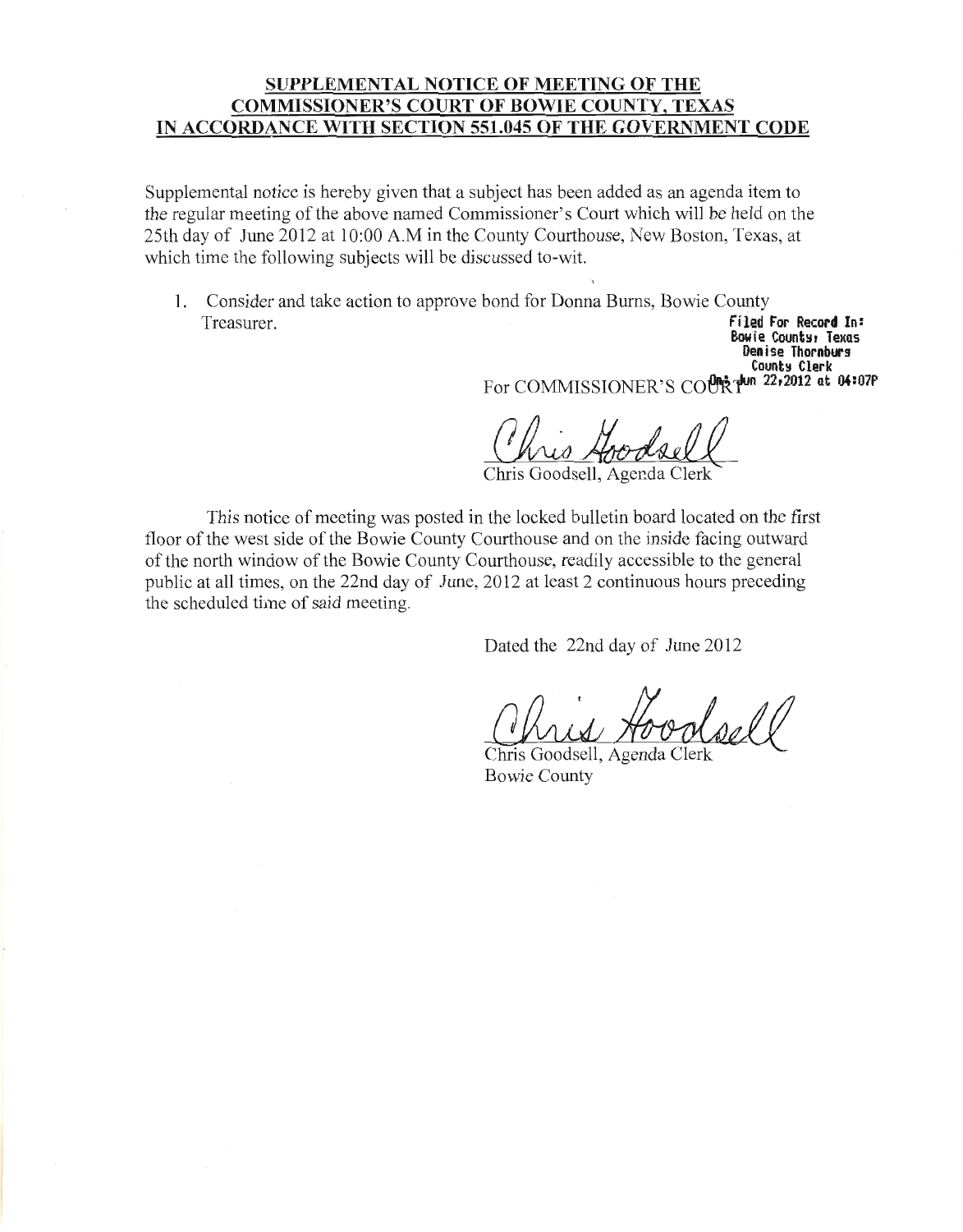## COMMISSIONER'S COURT MINUTES JUNE 25, 2012

BE IT REMEMBERED, that on this 25<sup>th</sup> day of June 25, 2012, the HONORABLE COMMISSIONER'S COURT of Bowie County, Texas met in REGULAR SESSION at the Courthouse of said County in New Boston, Texas after due notice had been posted on the 22"d day of June, 2012 with the HONORABLE JUDGE STERLING LACY present and presiding with the following Commissioners being present.

| Jack Stone             | <b>Commissioner Pct. #1</b> |
|------------------------|-----------------------------|
| John Addington         | <b>Commissioner Pct. #2</b> |
| <b>Kelly Blackburn</b> | <b>Commissioner Pct. #3</b> |
| Pat McCoy              | <b>Commissioner Pct. #4</b> |

Also in attendance were the following County Officials: Auditor William Tye, County Clerk Denise Thornburg, County Legal Advisor Carol Dalby and the following staff members also present on the dais: Purchasing Agent Chris Goodsell and Administrative Assistant Rachael Cherry.

### **PRELIMINARIES**

In accordance with the Bowie County official policy on meeting invocations, County Judge Sterling Lacy read the following statement.

Any Invocation that may be offered before the official start of the meeting of the Court shall be the voluntary offering of a private citizen, to and for the benefit of the Court. The views or beliefs expressed by the invocation speaker have not been previously reviewed or approved by the Court and do not necessarily represent the religious beliefs or views of the Court in part or as a whole. No member of the community is required to attend or participate in the Invocation and such decision will have no impact on their right to actively participate in the business of the Court.

### INVOCATION

Pastor Gene Ross-Souls Harbor Pentecostal Church

### .PLEDGE

Pledge of Allegiance to the United States of America

## ANNOUNCEMENTS

None

#### REGULAR AGENDA ITEMS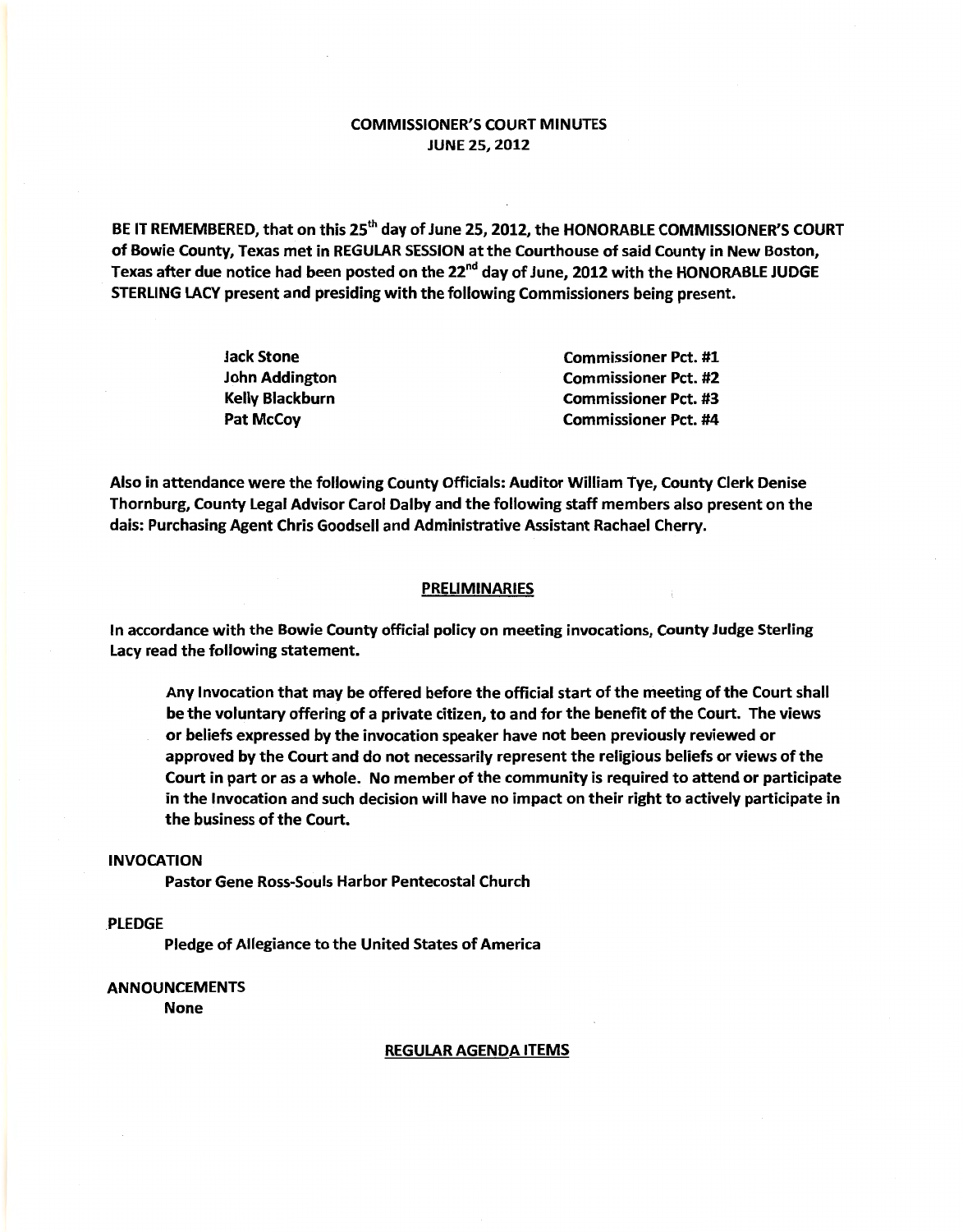Court convened at 10:03 A.M. when the following ORDERS, JUDGMENTS AND DECREES were had and ORDERED spread upon the minutes of the Court to-wit.

- Item 1. Public Comments were heard from Dr. Jane Morris regarding the Hwy. 82 Project as she understood it to be a five lane instead of a three lane highway and expressed her concerns in the number of trees that will be cut down. Roy Moore spoke to the Court expressing his opinion about creating a Traffic Law Enforcement Officer and reporting directly to Commissioner's Court.
- Item 2: Mr. John Goodwin of H.W.lochner responded to Dr. Morris' comment stating that the comment about the five lane highway is the ultimate design and the interim design is that TXDOT is building a four lane section of highway 82 between 1-30 to state highway 98 and there will be center turning lanes as well as other traffic movements and from that intersection (SH98} west, the highway will transition down to a three lane highway. As for the trees, TXDOT's standard criteria is that any right of way deeded over to the state, they want that clear of any vegetation. The desire of the community is to keep some of the trees and TXDOT indicated that they would be in agreement to trees that could be left SOft or further from the pavement and after going in the field and marking the trees SOft from the proposed edge of pavement, it was found that all the trees would have to be cut down. The issue was again brought up to TXDOT in the form of proposals and alternatives and they did lessen their standard a little bit but it did not help.

There were no Commissioner's Court response to Mr. Roy Moore's comments.

Item 3: On this 25<sup>th</sup> day of June, 2012, a motion was made by Commissioner Pat McCoy and duly second by Commissioner John Addington to table, for no more than one month, to advertise for an RFP regarding Facility lease, Operation and Mangament Agreement of Bowie County Correctional Center and Bi-State Justice Center. Motion was put to a vote and all voted aye and none opposed. Motion carried.

Item 4: On this 25<sup>th</sup> day of June, 2012, a motion was made by Commissioner Pat McCoy and duly second by Commissioner Kelly Blackburn to approve the requested budget amendments for FY 2011-2012. William Tye, Auditor indicated there were eight departments involved, (Tax Assessor, County Court, Courthouse, Sheriff, BCCC, JP Rankin, JP Carson and JP James). See Exhibit "A" attached hereto and incorporated herein by reference. Mr. Tye also indicated that "none of the departments that amendments are being made in are over budget, they are well within their budget we are just moving one line item to another line item to cover expenditures."

Motion was put to a vote and all voted aye and none opposed. Motion carried.

Item 5: On this 25<sup>th</sup> day of June, 2012, a motion was made by Commissioner Kelly Blackburn and duly second by Commissioner John Addington to pay accounts payable. Judge lacy asked Auditor William Tye the following questions: "Do any of the items that you are presenting to the Court today for approval cause any department to exceed their budget appropriation for this year?" Mr. Tye's response: "no sir, they do not." "Are each of these requests that you are submitting to the Court today a proper and budgeted item of expenditure for the department to which it is being charged?" Mr. Tye's response: "that is correct."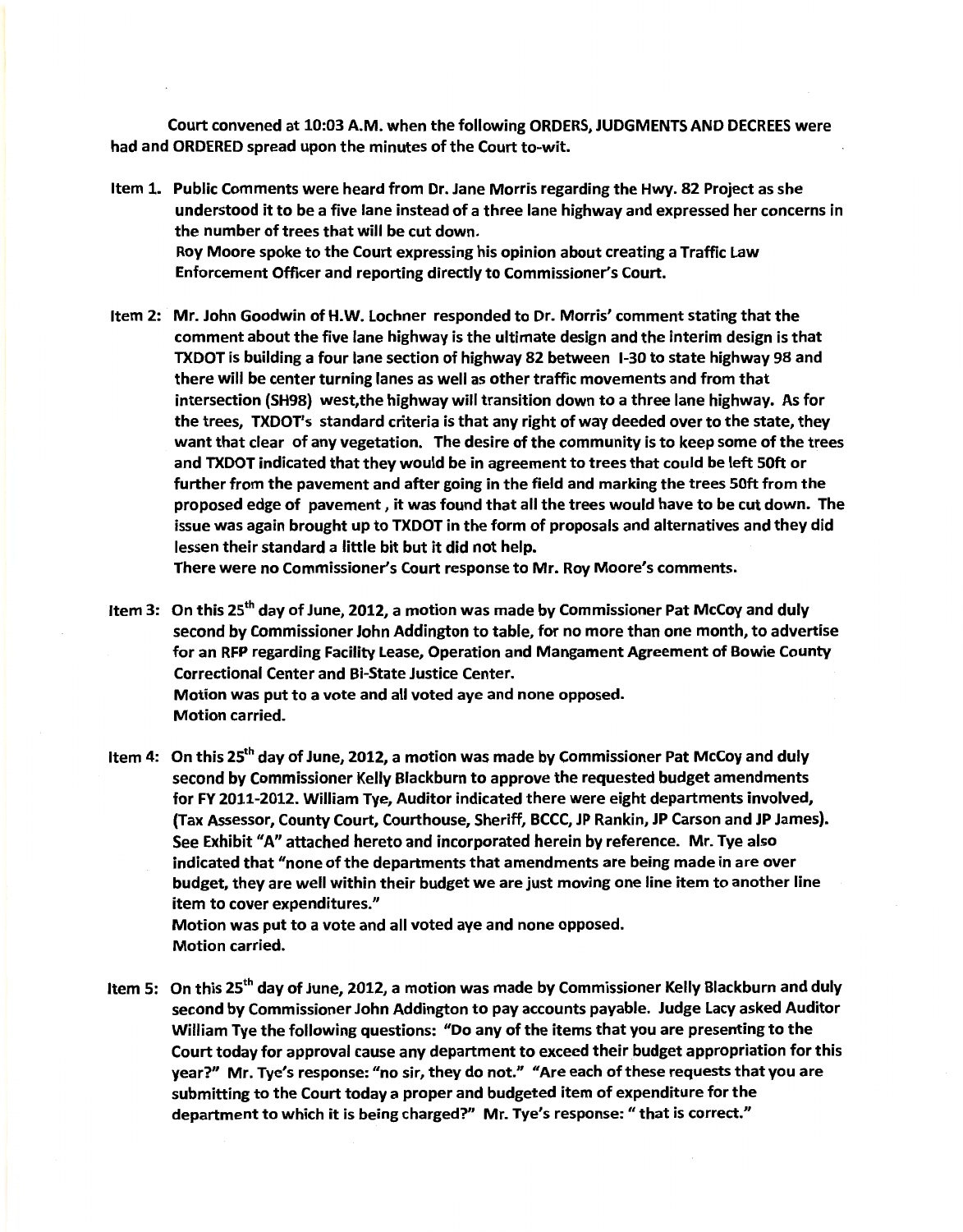Motion was put to a vote and all voted aye and none opposed. Motion carried.

Item 6: On this 25<sup>th</sup> day of June, 2012, a motion was made by Commissioner John Addington and duly second by Commissioner Pat McCoy to approve Commissioner's Court Minutes from June 11, 2012 as an Order of the Court.

Motion was put to a vote and all voted aye and none opposed. Motion carried.

On this 25<sup>th</sup> day of June, 2012, a motion was made by Commissioner Pat McCoy and duly second by Commissioner Kelly Blackburn to approve Special Commissioner's Court Minutes from June 22, 2012 as an Order of the Court.

Motion was put to a vote and all voted aye and none opposed. Motion carried.

Item 7: On this 25<sup>th</sup> day of June, 2012, a motion was made by Commissioner Pat McCoy and duly second by Commissioner John Addington to approve a bond for Donna Burns, Bowie County Treasurer. Motion was put to a vote and all voted aye and none opposed.

Motion carried

On this 25<sup>th</sup> day of June, 2012, a motion was made by Commissioner Jack Stone and duly second by Commissioner Kelly Blackburn to adjourn (10:38 A.M.) Motion was put to a vote and all voted aye and none opposed. Motion carried.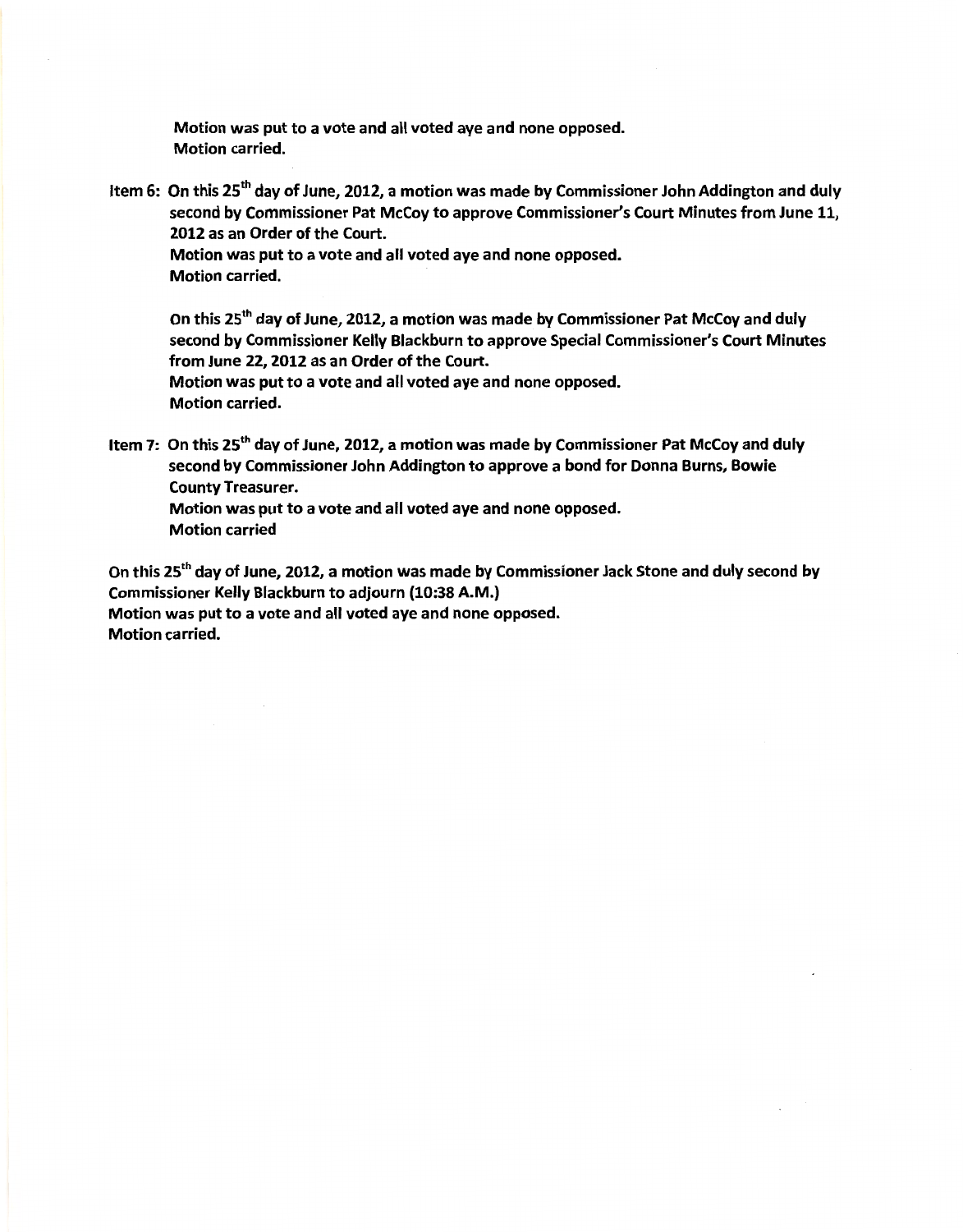J o: Bowie County Commissioners' Court Re: Line Item Budget Amendments Date: June 25, 2012

The following amendments are ordered to the 2011-2012 budget:

#### Tax Assessor

 $\beta\rightarrow\gamma$  or  $\mathbf{s}$ 

|              | Increase | 110-5-1010-5455 Education                | 500.00                                         |           |
|--------------|----------|------------------------------------------|------------------------------------------------|-----------|
|              | Increase | 110-5-1010-5635 Office Supplies          | 5,000.00                                       |           |
|              | Increase | 110-5-1010-5687 Rent Equip               | 1,000.00                                       |           |
|              |          | Decrease 110-5-1010-5359 Cash Over       |                                                | 6,500.00  |
| County Court |          |                                          |                                                |           |
|              | Increase | 110-5-1050-5455 Education                | 1,500.00                                       |           |
|              | Increase | 110-5-1050-5627                          | Miscellaneous<br>750.00                        |           |
|              | Increase | 110-5-1050-5771 Travel in County         | 4,000.00                                       |           |
|              |          |                                          | Decrease 110-5-1050-5775 Business Expense      | 4,000.00  |
|              |          |                                          | Decrease 110-5-1050-5775 Travel out of County  | 1,500.00  |
|              |          | Decrease 110-5-1050-5595 library         |                                                | 750.00    |
| Courthouse   |          |                                          |                                                |           |
|              | Increase | 110-501250-5691 Repair Building          | 11,000.00                                      |           |
|              |          | Decrease 110-5-1250-5399 Contractual     |                                                | 6,000.00  |
|              |          | Decrease 110-5-1250-5751 Supplies        |                                                | 5,000.00  |
|              |          |                                          |                                                |           |
| Sheriff      |          |                                          |                                                |           |
|              | Increase | 110-5-3070-5627 Miscellaneous            | 1,000.00                                       |           |
|              | Increase | 110-5-3070-5751                          | 3,500.00<br>Supplies                           |           |
|              |          |                                          | Decrease 110-5-3070-5475 Equip and Small Tools | 4,500.00  |
| <b>BCCC</b>  |          |                                          |                                                |           |
|              | Increase | 110-5-3078-5537 Maintenance              | 10,000.00                                      |           |
|              | Increase | 110-5-3078-5687 Rent Equipment           | 2,000.00                                       |           |
|              |          | Decrease 110-5-3078-5527 Inmated Food    |                                                | 12,000.00 |
| JP Rankin    |          |                                          |                                                |           |
|              | Increase | 110-5-3110-5655 Postage                  | 100.00                                         |           |
|              | Increase | 110-5-3110-5755 Telephone                | 750.00                                         |           |
|              |          | Decrease 110-5-3110-5635 Office Supplies |                                                | 850.00    |
|              |          |                                          |                                                |           |
| JP Carsom    |          |                                          |                                                |           |
|              | Increase | 110-5-3130-5455 Education                | 600.00                                         |           |
|              |          | Decrease 110-5-3130-5635 Office Supplies |                                                | 600.00    |
| JP James     |          |                                          |                                                |           |
|              | Increase | 110-5-3140-5755 Telephone                | 750.00                                         |           |
|              | Decrease | 110-5-3140-5455 Education                |                                                | 750.00    |

 $\sim$